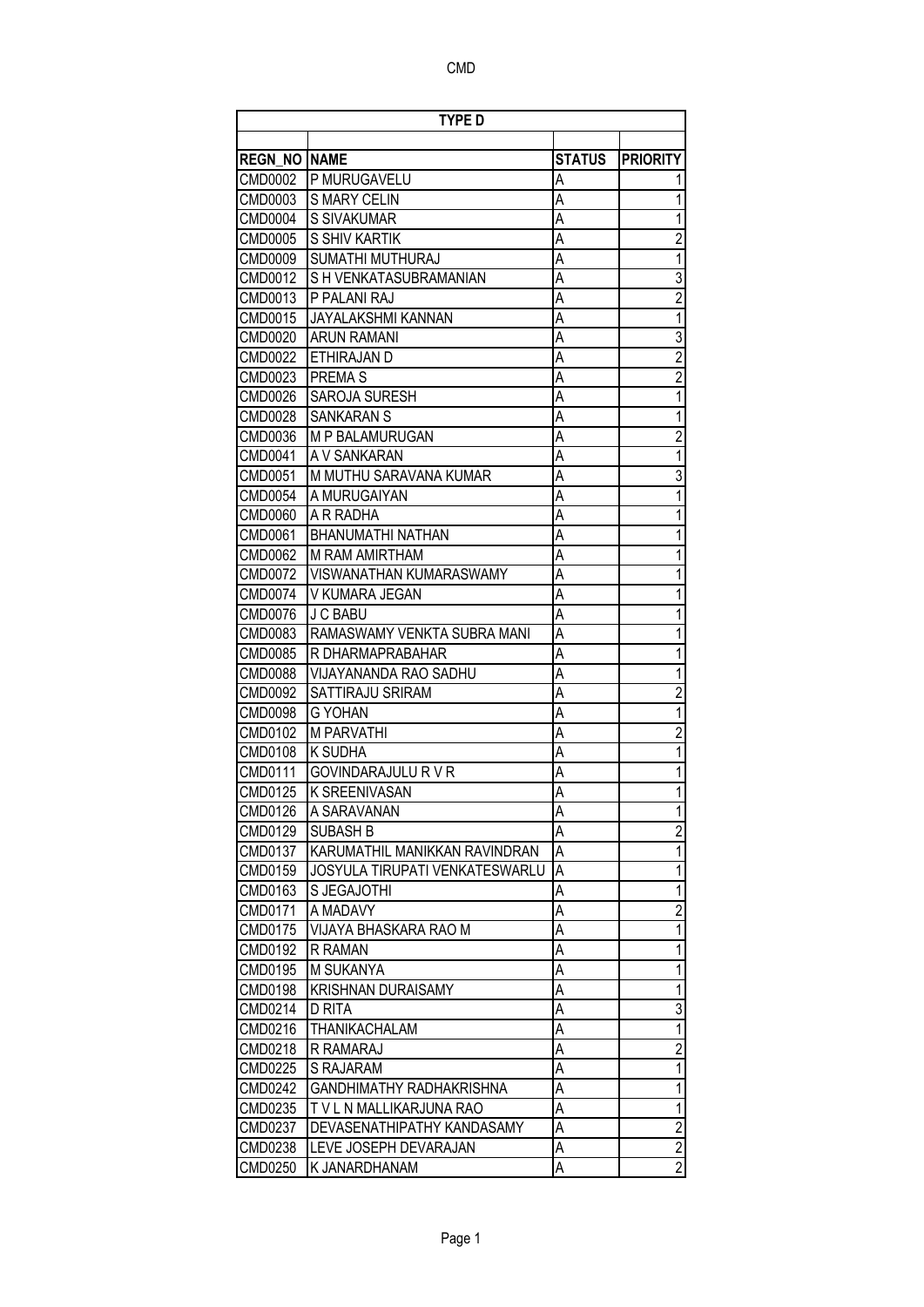| <b>REGN NO</b><br><b>NAME</b><br><b>STATUS</b><br><b>PRIORITY</b><br><b>CMD0251</b><br>S SASIKUMAR<br>А<br>A<br>CMD0253<br>V SIVAKUMAR<br>A<br><b>CMD0254</b><br><b>G NATARAJAN</b><br>A<br><b>JOSEPHINE R LITTLEFLOWER G</b><br>CMD0257<br>CMD0259<br>DR B SEKAR<br>Α<br>A<br>SUBASHINI PERUMAL<br><b>CMD0260</b><br>SP MUTHUPANDIAN<br>A<br><b>CMD0270</b><br>A<br>P SUSIREKHA<br>CMD0272<br>SOMA SURYA KUMARI S<br>Α<br>CMD0273<br><b>CMD0275</b><br><b>S RENUKA</b><br>A<br>CMD0302<br>SIVANESAN ANANDAN<br>Α<br><b>CMD0298</b><br><b>SIVAKUMAR</b><br>A<br>CMD0305<br>Α<br>G MANIGANDASAMY<br>A<br>CMD0325<br>S VIJAYALAKSHMI<br>A<br>CMD0307<br>M BALASHANMUGAM<br>A<br>CMD0308<br>S SARAVANAN<br>CMD0319<br><b>H RAJESWAWARI</b><br>Α<br>A<br>CMD0317<br><b>T SEKAR</b><br>A<br>CMD0316<br>SWAMINATHAN<br>A<br>CMD0327<br><b>KOKILA K</b><br>A<br>CMD0329<br>T RAJASEKHARAM<br>A<br>CMD0340<br>S KARTHIKEYAN<br>A<br>CMD0341<br>J SIVARAMAKRISHNAN<br>A<br><b>CMD0344</b><br>SARALA BALARAMAN<br>A<br><b>CMD0347</b><br>SELUKKA KUPPUSAMY RAJAN<br>CMD0358<br>R MANIRAJA<br>Α<br>A<br>CMD0359<br>G SHUNMUGAM MOOKKANDI |                         |
|-------------------------------------------------------------------------------------------------------------------------------------------------------------------------------------------------------------------------------------------------------------------------------------------------------------------------------------------------------------------------------------------------------------------------------------------------------------------------------------------------------------------------------------------------------------------------------------------------------------------------------------------------------------------------------------------------------------------------------------------------------------------------------------------------------------------------------------------------------------------------------------------------------------------------------------------------------------------------------------------------------------------------------------------------------------------------------------------------------------------------------|-------------------------|
|                                                                                                                                                                                                                                                                                                                                                                                                                                                                                                                                                                                                                                                                                                                                                                                                                                                                                                                                                                                                                                                                                                                               |                         |
|                                                                                                                                                                                                                                                                                                                                                                                                                                                                                                                                                                                                                                                                                                                                                                                                                                                                                                                                                                                                                                                                                                                               |                         |
|                                                                                                                                                                                                                                                                                                                                                                                                                                                                                                                                                                                                                                                                                                                                                                                                                                                                                                                                                                                                                                                                                                                               |                         |
|                                                                                                                                                                                                                                                                                                                                                                                                                                                                                                                                                                                                                                                                                                                                                                                                                                                                                                                                                                                                                                                                                                                               |                         |
|                                                                                                                                                                                                                                                                                                                                                                                                                                                                                                                                                                                                                                                                                                                                                                                                                                                                                                                                                                                                                                                                                                                               | 1                       |
|                                                                                                                                                                                                                                                                                                                                                                                                                                                                                                                                                                                                                                                                                                                                                                                                                                                                                                                                                                                                                                                                                                                               | 1                       |
|                                                                                                                                                                                                                                                                                                                                                                                                                                                                                                                                                                                                                                                                                                                                                                                                                                                                                                                                                                                                                                                                                                                               | $\overline{c}$          |
|                                                                                                                                                                                                                                                                                                                                                                                                                                                                                                                                                                                                                                                                                                                                                                                                                                                                                                                                                                                                                                                                                                                               | $\overline{3}$          |
|                                                                                                                                                                                                                                                                                                                                                                                                                                                                                                                                                                                                                                                                                                                                                                                                                                                                                                                                                                                                                                                                                                                               | 1                       |
|                                                                                                                                                                                                                                                                                                                                                                                                                                                                                                                                                                                                                                                                                                                                                                                                                                                                                                                                                                                                                                                                                                                               | $\overline{c}$          |
|                                                                                                                                                                                                                                                                                                                                                                                                                                                                                                                                                                                                                                                                                                                                                                                                                                                                                                                                                                                                                                                                                                                               | 1                       |
|                                                                                                                                                                                                                                                                                                                                                                                                                                                                                                                                                                                                                                                                                                                                                                                                                                                                                                                                                                                                                                                                                                                               | 1                       |
|                                                                                                                                                                                                                                                                                                                                                                                                                                                                                                                                                                                                                                                                                                                                                                                                                                                                                                                                                                                                                                                                                                                               | 1                       |
|                                                                                                                                                                                                                                                                                                                                                                                                                                                                                                                                                                                                                                                                                                                                                                                                                                                                                                                                                                                                                                                                                                                               | 1                       |
|                                                                                                                                                                                                                                                                                                                                                                                                                                                                                                                                                                                                                                                                                                                                                                                                                                                                                                                                                                                                                                                                                                                               | 1                       |
|                                                                                                                                                                                                                                                                                                                                                                                                                                                                                                                                                                                                                                                                                                                                                                                                                                                                                                                                                                                                                                                                                                                               | 1                       |
|                                                                                                                                                                                                                                                                                                                                                                                                                                                                                                                                                                                                                                                                                                                                                                                                                                                                                                                                                                                                                                                                                                                               | 1                       |
|                                                                                                                                                                                                                                                                                                                                                                                                                                                                                                                                                                                                                                                                                                                                                                                                                                                                                                                                                                                                                                                                                                                               | $\overline{2}$          |
|                                                                                                                                                                                                                                                                                                                                                                                                                                                                                                                                                                                                                                                                                                                                                                                                                                                                                                                                                                                                                                                                                                                               | 1                       |
|                                                                                                                                                                                                                                                                                                                                                                                                                                                                                                                                                                                                                                                                                                                                                                                                                                                                                                                                                                                                                                                                                                                               |                         |
|                                                                                                                                                                                                                                                                                                                                                                                                                                                                                                                                                                                                                                                                                                                                                                                                                                                                                                                                                                                                                                                                                                                               | 1                       |
|                                                                                                                                                                                                                                                                                                                                                                                                                                                                                                                                                                                                                                                                                                                                                                                                                                                                                                                                                                                                                                                                                                                               | $\overline{2}$          |
|                                                                                                                                                                                                                                                                                                                                                                                                                                                                                                                                                                                                                                                                                                                                                                                                                                                                                                                                                                                                                                                                                                                               | 1                       |
|                                                                                                                                                                                                                                                                                                                                                                                                                                                                                                                                                                                                                                                                                                                                                                                                                                                                                                                                                                                                                                                                                                                               | 3                       |
|                                                                                                                                                                                                                                                                                                                                                                                                                                                                                                                                                                                                                                                                                                                                                                                                                                                                                                                                                                                                                                                                                                                               | 1                       |
|                                                                                                                                                                                                                                                                                                                                                                                                                                                                                                                                                                                                                                                                                                                                                                                                                                                                                                                                                                                                                                                                                                                               | 1                       |
|                                                                                                                                                                                                                                                                                                                                                                                                                                                                                                                                                                                                                                                                                                                                                                                                                                                                                                                                                                                                                                                                                                                               | 1                       |
|                                                                                                                                                                                                                                                                                                                                                                                                                                                                                                                                                                                                                                                                                                                                                                                                                                                                                                                                                                                                                                                                                                                               | $\overline{c}$          |
|                                                                                                                                                                                                                                                                                                                                                                                                                                                                                                                                                                                                                                                                                                                                                                                                                                                                                                                                                                                                                                                                                                                               | 1                       |
| A<br><b>CMD0367</b><br><b>S SHANTHI</b>                                                                                                                                                                                                                                                                                                                                                                                                                                                                                                                                                                                                                                                                                                                                                                                                                                                                                                                                                                                                                                                                                       | $\overline{2}$          |
| Α<br>CMD0376<br>K MURUGESAN                                                                                                                                                                                                                                                                                                                                                                                                                                                                                                                                                                                                                                                                                                                                                                                                                                                                                                                                                                                                                                                                                                   | $\overline{3}$          |
| <b>CMD0377</b><br>Α<br>S.T.RAMALINGAM                                                                                                                                                                                                                                                                                                                                                                                                                                                                                                                                                                                                                                                                                                                                                                                                                                                                                                                                                                                                                                                                                         | $\overline{2}$          |
| A<br>CMD0384<br>VASUDEVAN N                                                                                                                                                                                                                                                                                                                                                                                                                                                                                                                                                                                                                                                                                                                                                                                                                                                                                                                                                                                                                                                                                                   | 3                       |
| A<br>CMD0387<br><b>THIYAGARAJ S</b>                                                                                                                                                                                                                                                                                                                                                                                                                                                                                                                                                                                                                                                                                                                                                                                                                                                                                                                                                                                                                                                                                           | 1                       |
| Α<br><b>CMD0388</b><br>K BALASARASWATHI                                                                                                                                                                                                                                                                                                                                                                                                                                                                                                                                                                                                                                                                                                                                                                                                                                                                                                                                                                                                                                                                                       | 1                       |
| Α<br>CMD0393<br>P N KALYANI                                                                                                                                                                                                                                                                                                                                                                                                                                                                                                                                                                                                                                                                                                                                                                                                                                                                                                                                                                                                                                                                                                   | 1                       |
| A<br><b>CMD0396</b><br><b>MANISWARA RAJA</b>                                                                                                                                                                                                                                                                                                                                                                                                                                                                                                                                                                                                                                                                                                                                                                                                                                                                                                                                                                                                                                                                                  | 1                       |
| <b>CMD0407</b><br>А<br>K RAVICHANDRAN                                                                                                                                                                                                                                                                                                                                                                                                                                                                                                                                                                                                                                                                                                                                                                                                                                                                                                                                                                                                                                                                                         | 1                       |
| CMD0413<br>A<br>R GIRIDHARLAL NARAYAN                                                                                                                                                                                                                                                                                                                                                                                                                                                                                                                                                                                                                                                                                                                                                                                                                                                                                                                                                                                                                                                                                         | $\overline{\mathbf{c}}$ |
| <b>CMD0418</b><br>S SENTHIL VINAYAGAM<br>Α                                                                                                                                                                                                                                                                                                                                                                                                                                                                                                                                                                                                                                                                                                                                                                                                                                                                                                                                                                                                                                                                                    | 1                       |
| CMD0419<br>A<br><b>RAGUL K</b>                                                                                                                                                                                                                                                                                                                                                                                                                                                                                                                                                                                                                                                                                                                                                                                                                                                                                                                                                                                                                                                                                                | 1                       |
| Α<br>CMD0429<br>A MANI                                                                                                                                                                                                                                                                                                                                                                                                                                                                                                                                                                                                                                                                                                                                                                                                                                                                                                                                                                                                                                                                                                        | 1                       |
| <b>CMD0455</b><br>P K BALASUBRAMANIAN<br>Α                                                                                                                                                                                                                                                                                                                                                                                                                                                                                                                                                                                                                                                                                                                                                                                                                                                                                                                                                                                                                                                                                    | $\mathbf{1}$            |
| P N KAMALAM<br>Α<br><b>CMD0456</b>                                                                                                                                                                                                                                                                                                                                                                                                                                                                                                                                                                                                                                                                                                                                                                                                                                                                                                                                                                                                                                                                                            | $\overline{2}$          |
| A<br><b>CMD0432</b><br>T R GEETHA                                                                                                                                                                                                                                                                                                                                                                                                                                                                                                                                                                                                                                                                                                                                                                                                                                                                                                                                                                                                                                                                                             | $\overline{2}$          |
| A<br>CMD0433<br><b>SEKAR</b>                                                                                                                                                                                                                                                                                                                                                                                                                                                                                                                                                                                                                                                                                                                                                                                                                                                                                                                                                                                                                                                                                                  | 1                       |
| А<br><b>CMD0465</b><br>A RAVICHANDRAN                                                                                                                                                                                                                                                                                                                                                                                                                                                                                                                                                                                                                                                                                                                                                                                                                                                                                                                                                                                                                                                                                         | 1                       |
| A<br>CMD0439<br>N SIVABALASUBRAMANIAN                                                                                                                                                                                                                                                                                                                                                                                                                                                                                                                                                                                                                                                                                                                                                                                                                                                                                                                                                                                                                                                                                         | 1                       |
| Α<br><b>CMD0440</b><br><b>CHANDRIKA NAIR</b>                                                                                                                                                                                                                                                                                                                                                                                                                                                                                                                                                                                                                                                                                                                                                                                                                                                                                                                                                                                                                                                                                  | 3                       |
| Α<br><b>CMD0476</b><br>MAHESH KUMAR PATANKAR                                                                                                                                                                                                                                                                                                                                                                                                                                                                                                                                                                                                                                                                                                                                                                                                                                                                                                                                                                                                                                                                                  | 1                       |
| <b>CMD0477</b><br>A<br>AKELLA VENKATRAMA VIJAYA KUMAR                                                                                                                                                                                                                                                                                                                                                                                                                                                                                                                                                                                                                                                                                                                                                                                                                                                                                                                                                                                                                                                                         | 1                       |
| <b>CMD0447</b><br>A KANDASAMY<br>А                                                                                                                                                                                                                                                                                                                                                                                                                                                                                                                                                                                                                                                                                                                                                                                                                                                                                                                                                                                                                                                                                            | 1                       |
| <b>CMD0478</b><br>Α<br><b>JAGDISH MENON</b>                                                                                                                                                                                                                                                                                                                                                                                                                                                                                                                                                                                                                                                                                                                                                                                                                                                                                                                                                                                                                                                                                   |                         |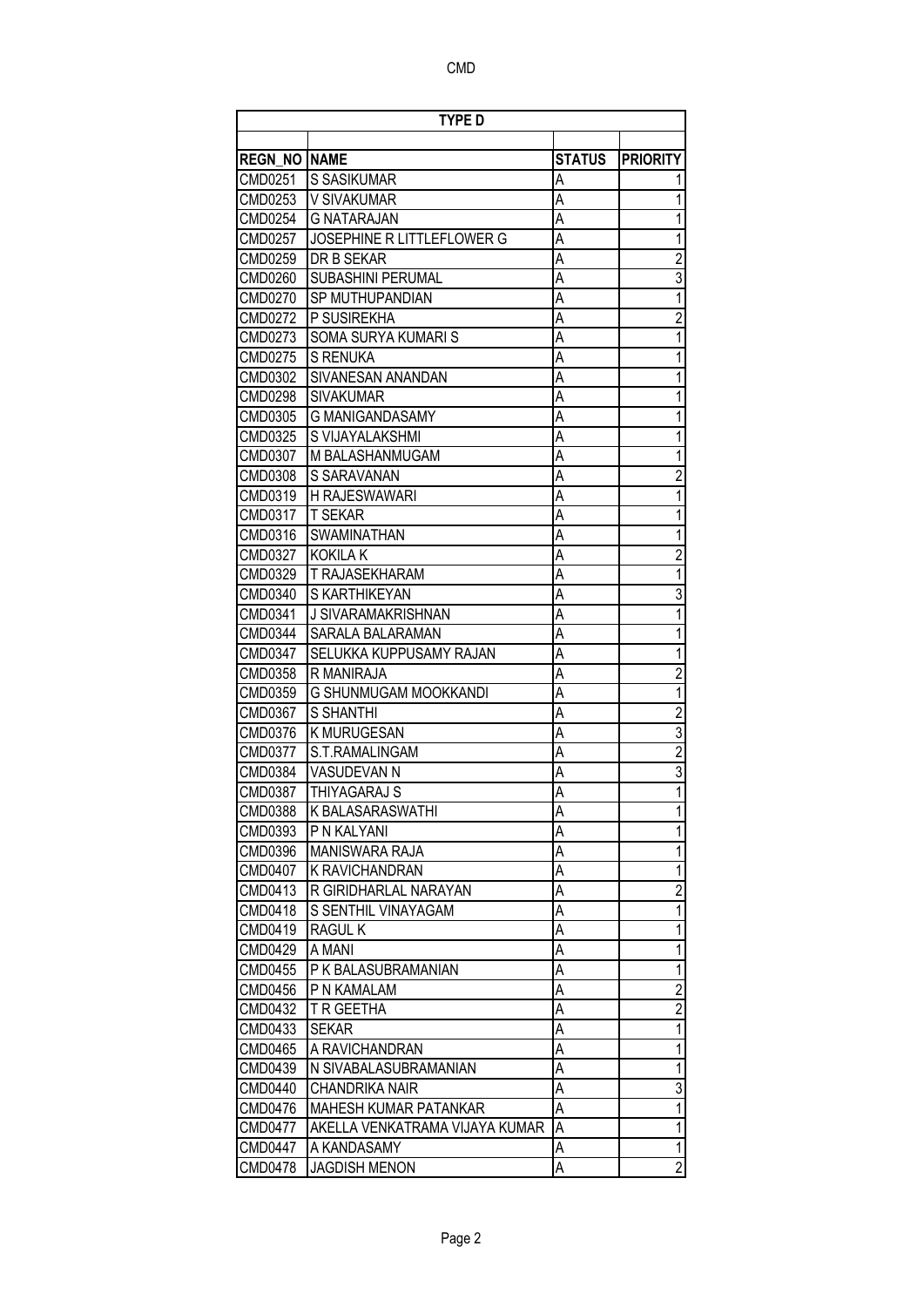|                     | <b>TYPE D</b>                    |               |                 |
|---------------------|----------------------------------|---------------|-----------------|
|                     |                                  |               |                 |
| <b>REGN NO NAME</b> |                                  | <b>STATUS</b> | <b>PRIORITY</b> |
| CMD0480             | K DHANASEKARAN                   | Α             | 2               |
| CMD0485             | IRAJENDRAN V                     | Α             | 1               |
| <b>CMD0487</b>      | YALLAPRAGADA V KRISHNA RAO       | A             | 1               |
| CMD0491             | T R CHIDAMBARAM                  | A             | 1               |
| CMD0495             | K D PRABHAKARAN NAIR             | A             | 1               |
| CMD0504             | <b>ANITHA DANIEL</b>             | Α             | 1               |
| CMD0600             | ARVIND VASUDEVAN                 | A             | 3               |
| CMD0573             | <b>INBARAJ M</b>                 | A             | 1               |
| <b>CMD0506</b>      | MUNIRRAJAPPA TK                  | A             | 1               |
| CMD0599             | K S UVEERARAGHAVAN               | Α             | 1               |
| <b>CMD0570</b>      | <b>T RAMESH</b>                  | A             | 1               |
| CMD0507             | P VINOD DAVIS                    | A             | $\overline{3}$  |
| CMD0528             | RANGARAJAN S                     | A             | $\overline{1}$  |
| CMD0598             | <b>KARUPPIAH</b>                 | A             | $\overline{2}$  |
| CMD0510             | <b>S SUBRAMANIAN</b>             | Α             | 1               |
| CMD0566             | <b>M ARUNKUMAR</b>               | A             | 1               |
| CMD0514             | <b>MOHAN R</b>                   | Α             | 1               |
| CMD0516             | <b>AVINASH RANGARAJAN</b>        | A             | 1               |
| CMD0517             | <b>RAGOURAMANE</b>               | A             | $\overline{3}$  |
| CMD0558             | TAMILCHELVAN S                   | A             | $\overline{2}$  |
| CMD0535             | RADHAKRISHNAN RAMAJUJAM          | A             | $\overline{3}$  |
| CMD0519             | YUVARAJAN R                      | A             | $\overline{2}$  |
| <b>CMD0556</b>      | RANGANATHAN DEVARAJAN IYENGAR    | Α             | 1               |
| <b>CMD0520</b>      | <b>T RITA JAYAKUMARI</b>         | Α             | $\overline{1}$  |
| CMD0555             | NARESH KUMAR V                   | Α             | $\overline{3}$  |
| CMD0590             | <b>NIRMAL J</b>                  | A             | $\overline{3}$  |
| CMD0539             | <b>HARIOM RASTOGI</b>            | Α             | 1               |
| <b>CMD0552</b>      | SIVARAMAN G                      | A             | 1               |
| CMD0540             | JAYABAL R                        | A             | $\overline{2}$  |
| CMD0587             | C SHANMUGAM                      | Α             | $\overline{1}$  |
| CMD0604             | <b>RANVIR SINGH</b>              | А             | 1               |
| CMD0647             | PREMAVATHY RAJAPPA               | Α             | 1               |
| <b>CMD0586</b>      | ARUNKRISHNA G S R                | Α             | $\overline{3}$  |
| <b>CMD0546</b>      | <b>UTHIRAPATHYSHANMUGANANDAM</b> | A             | 1               |
| <b>CMD0548</b>      | M SANTHANA SUBRAMANI             | Α             | 1               |
| CMD0583             | PACKIARAJ C M                    | A             | $\overline{2}$  |
| <b>CMD0640</b>      | <b>K MURALI</b>                  | Α             | $\overline{2}$  |
| CMD0637             | G VARADHARAJ                     | А             | $\overline{2}$  |
| <b>CMD0550</b>      | VSARVIND                         | Α             | 1               |
| CMD0635             | <b>T SURESH</b>                  | Α             | 1               |
| CMD0621             | PAZHANIVELU                      | А             | $\overline{2}$  |
| CMD0675             | S BALAMEENAKSHI                  | Α             | $\overline{2}$  |
| <b>CMD0577</b>      | S VENKATRAMAN                    | A             | $\overline{1}$  |
| CMD0673             | S BALASRINIVASAN                 | Α             | $\overline{2}$  |
| CMD0625             | DR. GANESH V                     | Α             | $\overline{1}$  |
| CMD0672             | N SHIVANANDAN                    | А             | $\overline{2}$  |
| <b>CMD0728</b>      | M J PRADIP CHANDREN              | A             | $\overline{1}$  |
| <b>CMD0667</b>      | <b>S MURALI</b>                  | Α             |                 |
| <b>CMD0698</b>      | ANBAZHAGAN                       | Α             | $rac{3}{2}$     |
| <b>CMD0666</b>      | RAVI SUNDARARAGHAVAN             | Α             | $\overline{2}$  |
| CMD0719             | P MATHURAKAVI                    | Α             | $\overline{2}$  |
|                     |                                  |               |                 |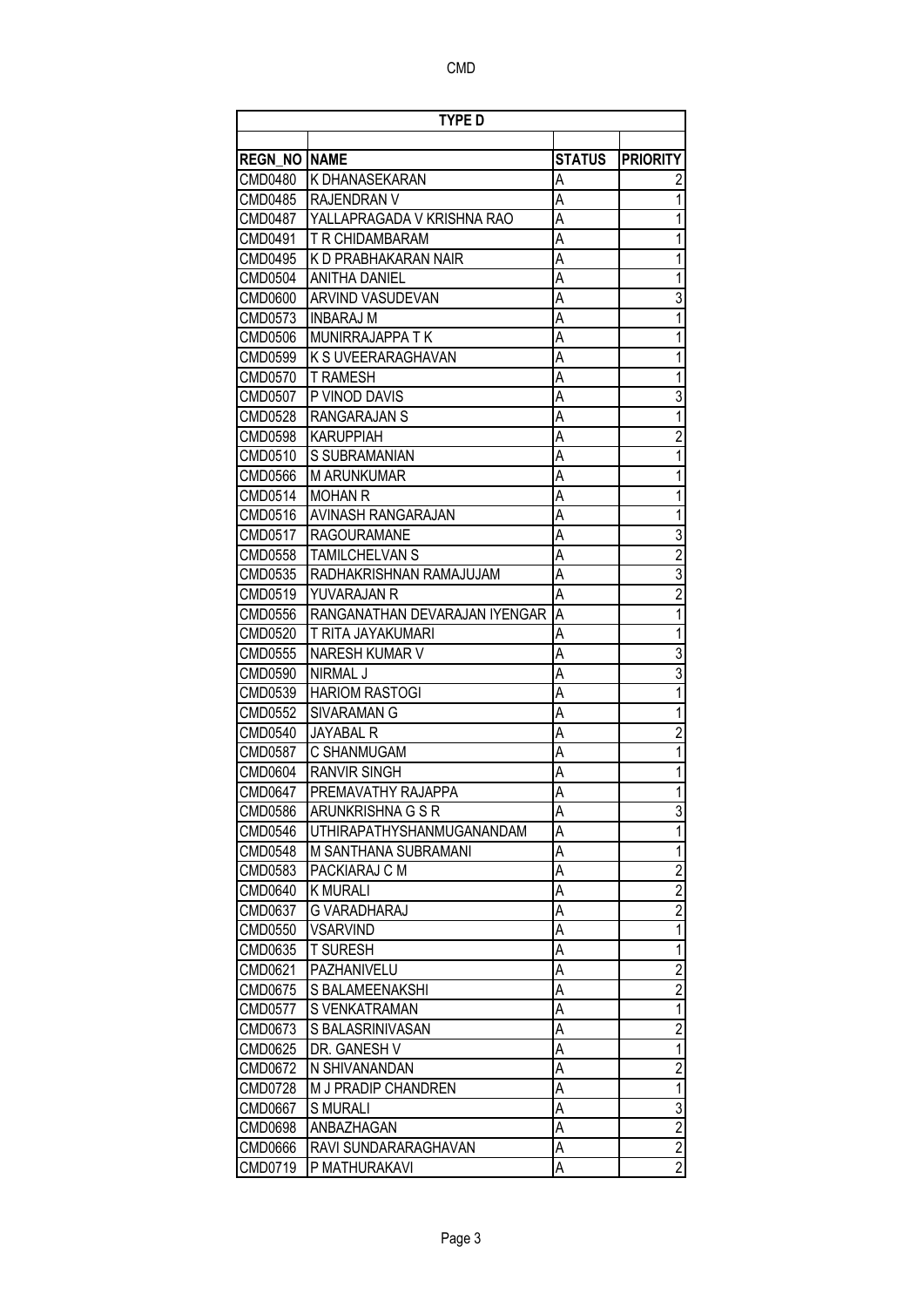|                | TYPE D                        |               |                         |
|----------------|-------------------------------|---------------|-------------------------|
| <b>REGN NO</b> | <b>NAME</b>                   | <b>STATUS</b> | <b>PRIORITY</b>         |
| CMD0732        | R SAMPATH                     | Α             |                         |
| CMD0660        | T GANESH CHANDRASEKHAR        | Α             | $\overline{2}$          |
| CMD0695        | C S SURI BABU                 | A             | 1                       |
| CMD0740        | <b>BASKAR</b>                 | A             | $\overline{3}$          |
| CMD0709        | <b>G SANTHARAM</b>            | A             | $\overline{1}$          |
| CMD0743        | <b>KRISHNA KUMAR</b>          | A             | $\overline{3}$          |
| <b>CMD0707</b> | DR R APPADURAI                | A             | $\overline{2}$          |
| CMD0692        | MOHAMMED KAMRUDDIN            | A             | $\overline{1}$          |
| CMD0745        | <b>BASKAR VEERASWAMY</b>      | A             | $\overline{3}$          |
| CMD0691        | <b>B G PANDIAN</b>            | Α             | $\overline{1}$          |
| <b>CMD0704</b> | <b>BALAKRISHNAN R</b>         | A             | $\overline{2}$          |
| CMD0750        | JAYASEELAN T                  | Α             | $\overline{1}$          |
| CMD0657        | R SURESH KUMAR                | A             | 1                       |
| <b>CMD0701</b> | <b>TAMIL ARASI</b>            | Α             | $\overline{c}$          |
| <b>CMD0656</b> | RAMA HARIHARAN                | A             | 1                       |
| CMD0689        | VENKATESWARLU USURUPATI       | Α             | 1                       |
|                |                               |               | 1                       |
| CMD0655        | R NATARAJAN                   | A             |                         |
| <b>CMD0654</b> | J CHANDRAN                    | Α             | 1                       |
| <b>CMD0688</b> | PRASHANTHINI RAJAGOPAL        | A             | $\overline{3}$          |
| CMD0653        | SUDHA SRIDHARAN               | A             | $\overline{3}$          |
| CMD0686        | P SUBASHINI                   | A             | $\overline{2}$          |
| <b>CMD0685</b> | <b>G ARUN KUMAR</b>           | Α             | $\overline{1}$          |
| CMD0684        | ASHOK RAO TAKKALLAPALLI       | A             | $\overline{3}$          |
| CMD0683        | ARUMUGHAM S V                 | A             | $\overline{1}$          |
| CMD0799        | V VIJAYADHARAN NAIR           | A             | 1                       |
| <b>CMD0850</b> | <b>SHIBIN B</b>               | Α             | 1                       |
| <b>CMD0681</b> | JEYAKUMAR RAMANUJAM           | A             | $\overline{2}$          |
| CMD0849        | S RAJKUMAR                    | A             | $\overline{2}$          |
| CMD0770        | T V VIJAYA KUMAR              | A             | $\overline{2}$          |
| CMD0680        | <b>SUMA ELANGOVAN</b>         | A             | $\overline{\mathbf{c}}$ |
| <b>CMD0795</b> | WG CDR V MURUGANANDAM         | Α             | $\overline{2}$          |
| CMD0794        | SANKARMA KRISHNAN N SATHU     | A             | $\overline{3}$          |
| CMD0767        | M ADIKESAVULU NAIDU           | Α             | 11                      |
| CMD0766        | S R SUGANTHA SRINIVASH        | A             | $\overline{3}$          |
| <b>CMD0678</b> | <b>TUNE USHA</b>              | Α             | $\overline{1}$          |
| <b>CMD0845</b> | D RAJ                         | А             | $\overline{3}$          |
| CMD0764        | S V KAMESHWARI                | Α             | $\overline{1}$          |
| <b>CMD0677</b> | SASIKUMAR B                   | Α             | 1                       |
| CMD0763        | MURALI VARADARAJAN            | А             | 1                       |
| <b>CMD0789</b> | PALANI KRISHNAIYER RAMAMURTHY | А             | 1                       |
| <b>CMD0842</b> | JAYABALAN K                   | Α             | 1                       |
| <b>CMD0824</b> | V SURESH                      | Α             | 1                       |
| CMD0840        | V KAMALAKANNAN                | А             | $\overline{2}$          |
| CMD0838        | RAJENDRABABU P                | А             | $\overline{2}$          |
| CMD0837        | <b>VSRINIVASAN</b>            | А             | $\overline{1}$          |
| CMD0786        | <b>B SENTHIL KUMAR</b>        | А             | 1                       |
| CMD0835        | <b>MANOHARAN R</b>            | А             | 1                       |
| CMD0781        | S KAILASAM                    | Α             | 1                       |
| CMD0831        | SUNDARA RAO JAGABATHUNI       | Α             | 1                       |
| <b>CMD0778</b> | V BALASUBRAMANIAN             | Α             | 1                       |
| <b>CMD0776</b> | J SANTHOSARAJAN               | А             | 1                       |